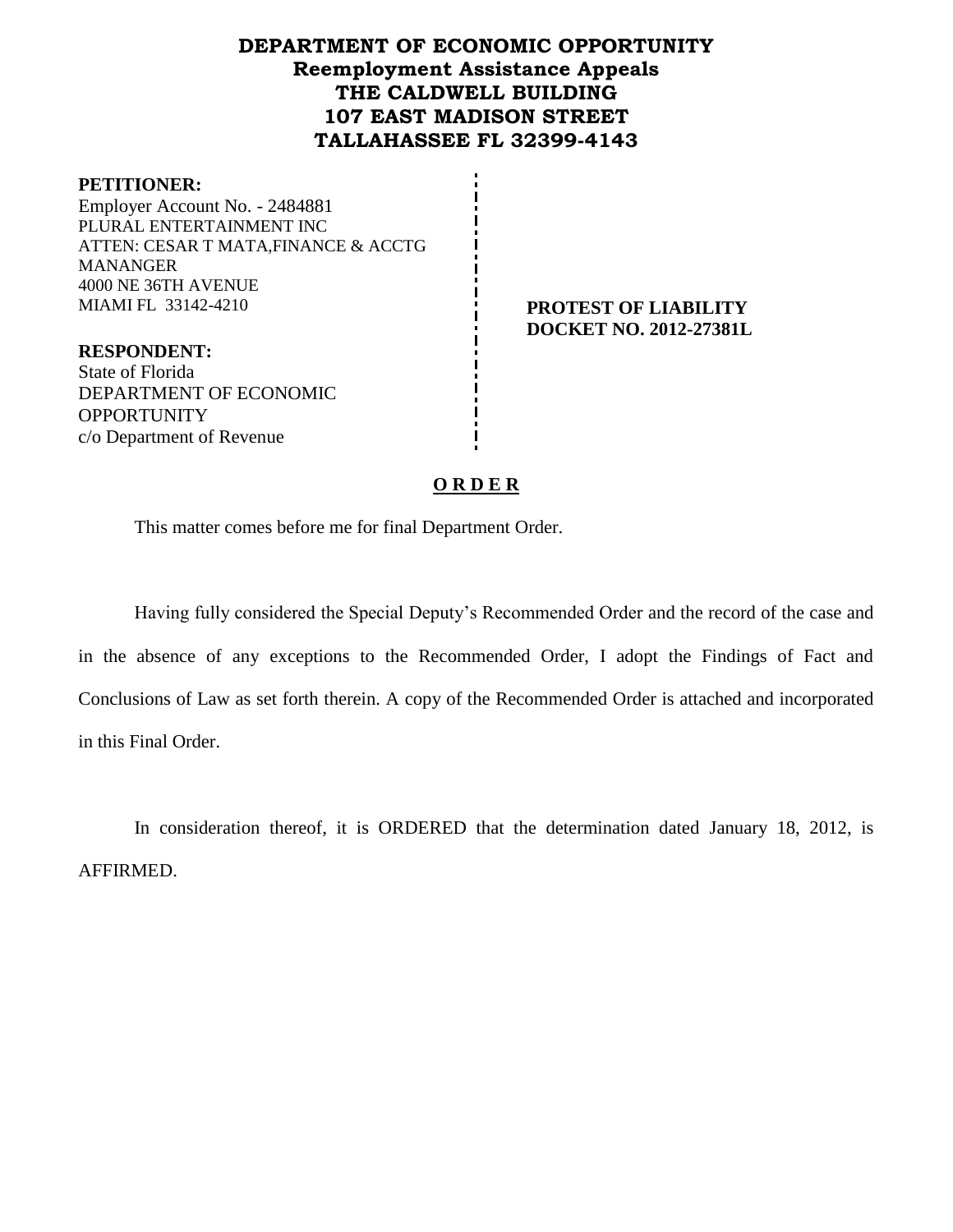#### **JUDICIAL REVIEW**

Any request for judicial review must be initiated within 30 days of the date the Order was filed. Judicial review is commenced by filing one copy of a *Notice of Appeal* with the DEPARTMENT OF ECONOMIC OPPORTUNITY at the address shown at the top of this Order and a second copy, with filing fees prescribed by law, with the appropriate District Court of Appeal. It is the responsibility of the party appealing to the Court to prepare a transcript of the record. If no court reporter was at the hearing, the transcript must be prepared from a copy of the Special Deputy's hearing recording, which may be requested from the Office of Appeals.

Cualquier solicitud para revisión judicial debe ser iniciada dentro de los 30 días a partir de la fecha en que la Orden fue registrada. La revisión judicial se comienza al registrar una copia de un *Aviso de Apelación* con la Agencia para la Innovación de la Fuerza Laboral [*DEPARTMENT OF ECONOMIC OPPORTUNITY]* en la dirección que aparece en la parte superior de este *Orden* y una segunda copia, con los honorarios de registro prescritos por la ley, con el Tribunal Distrital de Apelaciones pertinente. Es la responsabilidad de la parte apelando al tribunal la de preparar una transcripción del registro. Si en la audiencia no se encontraba ningún estenógrafo registrado en los tribunales, la transcripción debe ser preparada de una copia de la grabación de la audiencia del Delegado Especial [*Special Deputy*], la cual puede ser solicitada de la Oficina de Apelaciones.

Nenpòt demann pou yon revizyon jiridik fèt pou l kòmanse lan yon peryòd 30 jou apati de dat ke Lòd la te depoze a. Revizyon jiridik la kòmanse avèk depo yon kopi yon *Avi Dapèl* ki voye bay DEPARTMENT OF ECONOMIC OPPORTUNITY lan nan adrès ki parèt pi wo a, lan tèt *Lòd* sa a e yon dezyèm kopi, avèk frè depo ki preskri pa lalwa, bay Kou Dapèl Distrik apwopriye a. Se responsabilite pati k ap prezante apèl la bay Tribinal la pou l prepare yon kopi dosye a. Si pa te gen yon stenograf lan seyans lan, kopi a fèt pou l prepare apati de kopi anrejistreman seyans lan ke Adjwen Spesyal la te fè a, e ke w ka mande Biwo Dapèl la voye pou ou.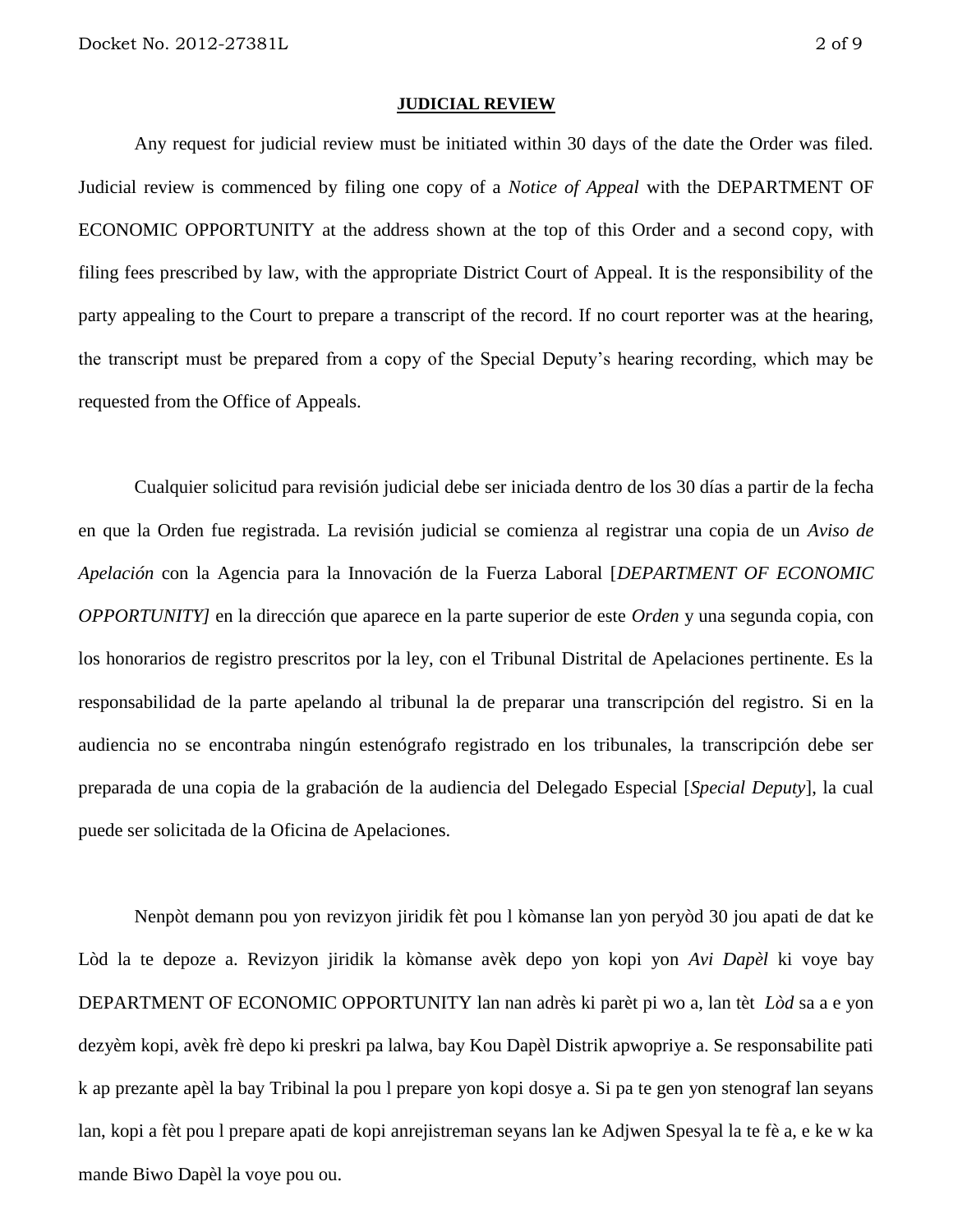DONE and ORDERED at Tallahassee, Florida, this \_\_\_\_\_\_\_ day of **September, 2012**.



Altemese Smith, Assistant Director, Reemployment Assistance Services DEPARTMENT OF ECONOMIC OPPORTUNITY

FILED ON THIS DATE PURSUANT TO § 120.52, FLORIDA STATUTES, WITH THE DESIGNATED DEPARTMENT CLERK, RECEIPT OF WHICH IS HEREBY ACKNOWLEDGED.

\_\_\_\_\_\_\_\_\_\_\_\_\_\_\_\_\_\_\_\_\_\_\_\_\_\_\_\_ \_\_\_\_\_\_\_\_\_\_\_\_ DEPUTY CLERK DATE

### **CERTIFICATE OF SERVICE**

**I HEREBY CERTIFY that true and correct copies of the foregoing Final Order have been furnished to the persons listed below in the manner described, on the \_\_\_\_\_\_\_ day of September, 2012**.

Shinuu h.

SHANEDRA Y. BARNES, Special Deputy Clerk DEPARTMENT OF ECONOMIC **OPPORTUNITY** Reemployment Assistance Appeals 107 EAST MADISON STREET TALLAHASSEE FL 32399-4143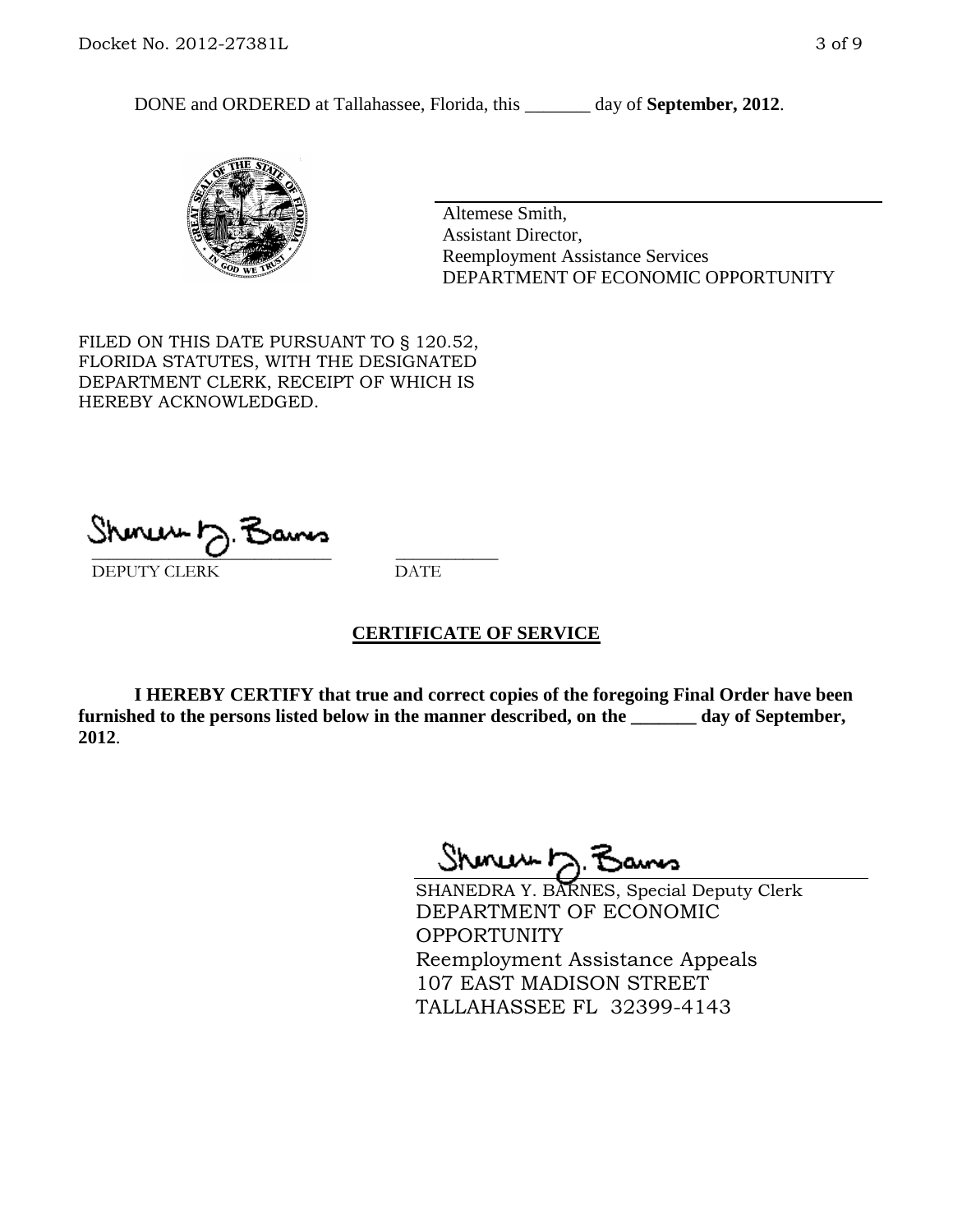By U.S. Mail:

PLURAL ENTERTAINMENT INC ATTEN: CESAR T MATA,FINANCE & ACCTG MANANGER 4000 NE 36TH AVENUE MIAMI FL 33142-4210

JULIO MERIDA 5671 NW 187TH STREET MIAMI GARDENS FL 33055

DEPARTMENT OF REVENUE ATTN: VANDA RAGANS - CCOC #1-4857 5050 WEST TENNESSEE STREET TALLAHASSEE FL 32399

DOR BLOCKED CLAIMS UNIT ATTENTION MYRA TAYLOR P O BOX 6417 TALLAHASSEE FL 32314-6417

State of Florida DEPARTMENT OF ECONOMIC OPPORTUNITY c/o Department of Revenue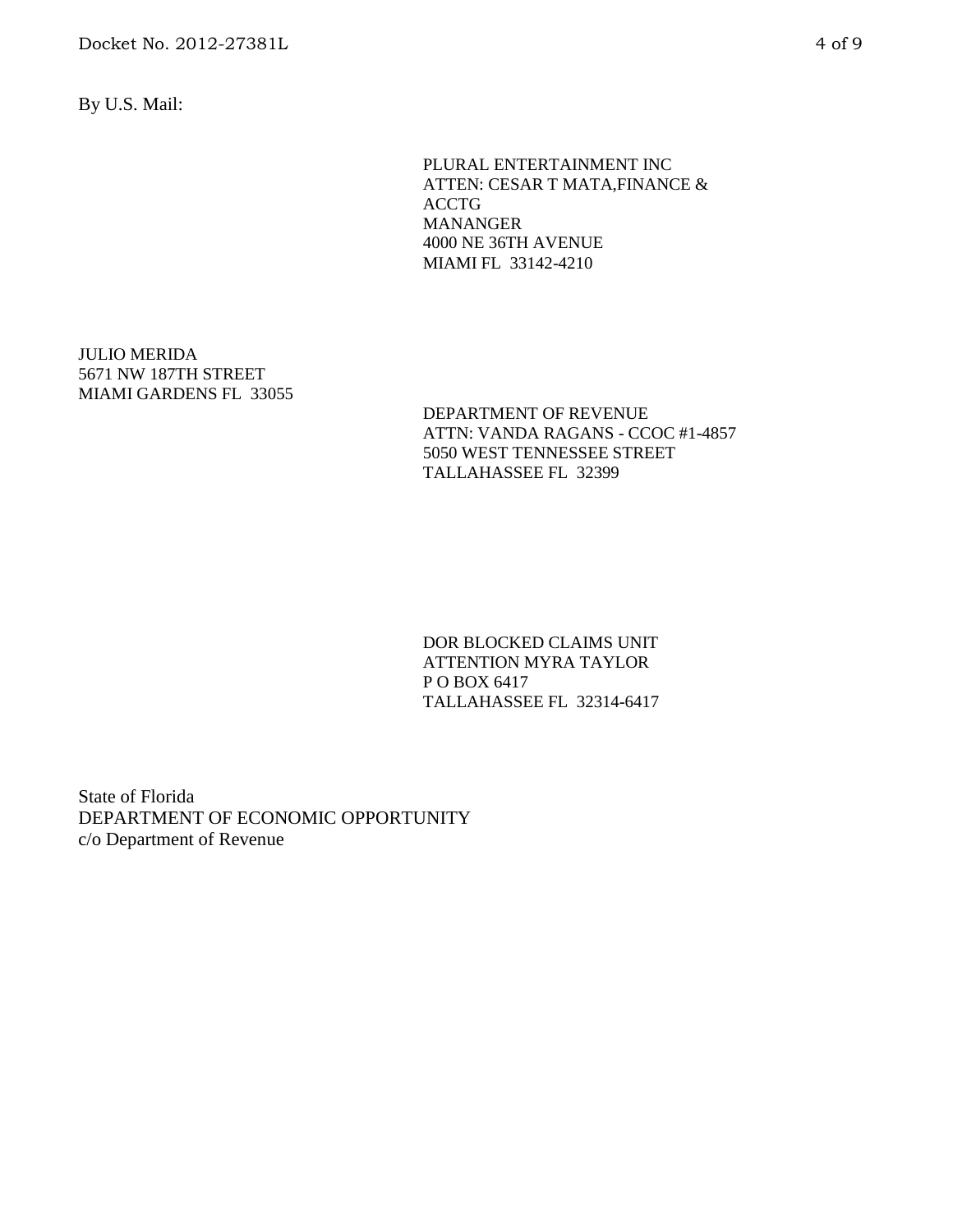## **DEPARTMENT OF ECONOMIC OPPORTUNITY Reemployment Assistance Appeals**

MSC 347 CALDWELL BUILDING 107 EAST MADISON STREET TALLAHASSEE FL 32399-4143

#### **PETITIONER:**

Employer Account No. - 2484881 PLURAL ENTERTAINMENT INC ATTN: CESAR T MATA,FINANCE & ACCTG MANANGER 4000 NE 36TH AVENUE MIAMI FL 33142-4210

> **PROTEST OF LIABILITY DOCKET NO. 2012-27381L**

**RESPONDENT:** State of Florida DEPARTMENT OF ECONOMIC **OPPORTUNITY** c/o Department of Revenue

# **RECOMMENDED ORDER OF SPECIAL DEPUTY**

TO: Assistant Director, Interim Executive Director, Reemployment Assistance Services DEPARTMENT OF ECONOMIC OPPORTUNITY

This matter comes before the undersigned Special Deputy pursuant to the Petitioner's protest of the Respondent's determination dated January 18, 2012.

After due notice to the parties, a telephone hearing was held on July 9, 2012. The Petitioner, represented by the Petitioner's Finance and Accounting Manager, appeared and testified. The Respondent, represented by a Department of Revenue Tax Specialist II, appeared and testified.

The record of the case, including the recording of the hearing and any exhibits submitted in evidence, is herewith transmitted. Proposed Findings of Fact and Conclusions of Law were not received.

### **Issue:**

Whether services performed for the Petitioner by the Joined Party and other individuals working as cameramen constitute insured employment pursuant to Sections 443.036(19), 443.036(21); 443.1216, Florida Statutes, and if so, the effective date of the liability.

### **Findings of Fact:**

- 1. The Petitioner is a movie studio which produces both movies and television productions. The Petitioner has been in business since approximately 2003 and established liability for payment of unemployment compensation taxes effective July 1, 2003.
- 2. The Petitioner's witness, the Finance and Accounting Manager, was hired by the Petitioner as an employee in October 2011. The Finance and Accounting Manager was informed by the Petitioner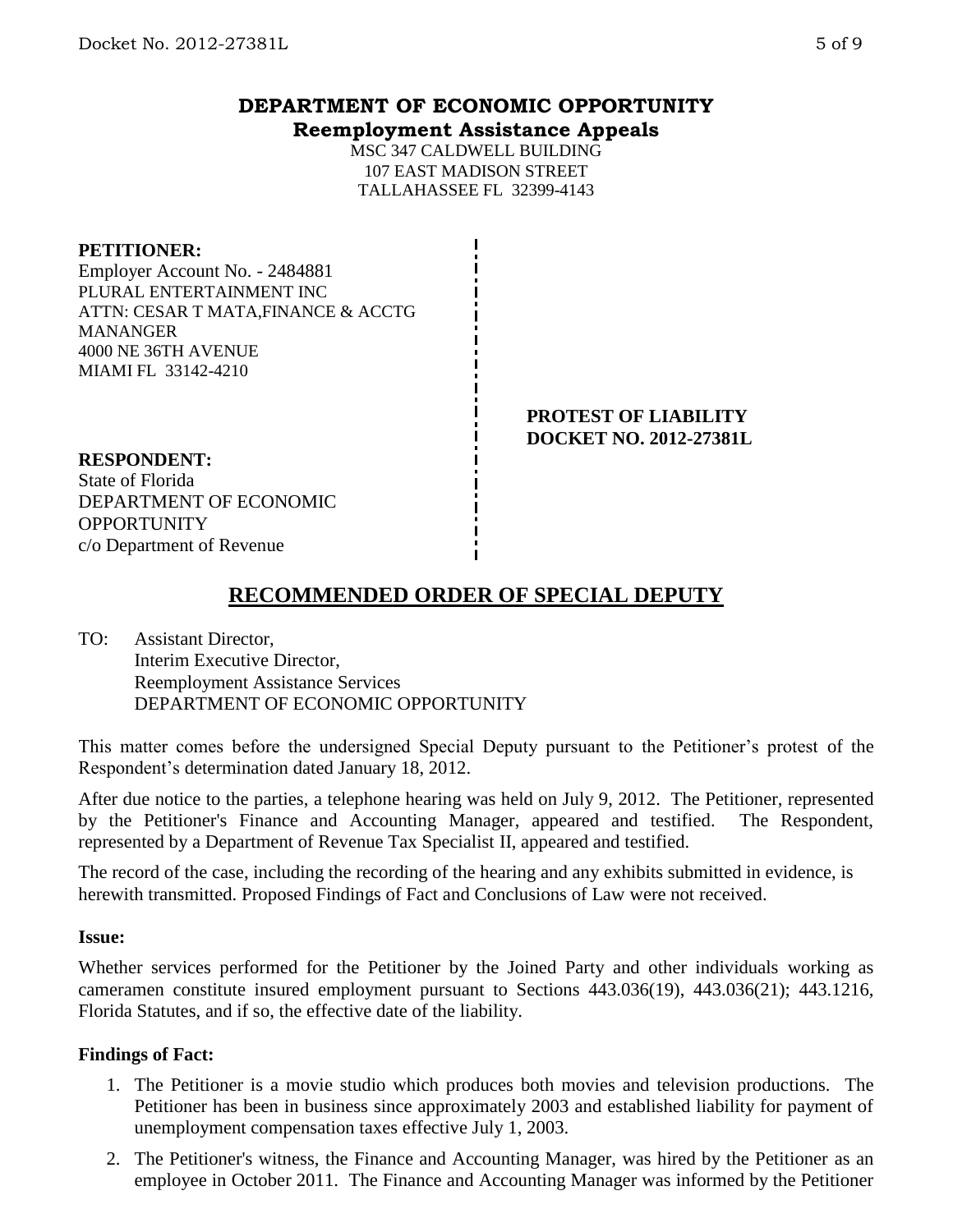that the Joined Party worked for the Petitioner as a cameraman from November 16, 2010, until September 14, 2011, and that the Petitioner classified the Joined Party as an independent contractor. It is the belief of the Finance and Accounting Manager that all of the cameramen who have performed services for the Petitioner since the inception of the business have been classified by the Petitioner as independent contractors.

- 3. There was no written contract or agreement between the Petitioner and the Joined Party. The Joined Party worked under the same terms and conditions as all of the other cameramen who perform services for the Petitioner.
- 4. The Joined Party worked at the Petitioner's film studio based on a schedule established by the Petitioner. The Petitioner provided the cameras which were used by the Joined Party and the other cameramen.
- 5. The Producer, who is an employee of the Petitioner, told the Joined Party how to perform the work.
- 6. The Joined Party was paid twice a month based on a monthly amount. During most months the Joined Party's pay was \$4,000, although the amount varied during some months. The pay was determined by the Petitioner using an hourly or daily rate as a guide. The Petitioner determined the amount of pay at the beginning of each month based on the production schedule for the month. The Joined Party was paid for sick days and for holidays. No taxes were withheld from the pay. In January 2012 the Finance and Accounting Manager reported the Joined Party's earnings for 2011 on Form 1099-MISC.
- 7. The Joined Party was not allowed to work for a competitor of the Petitioner.
- 8. The Joined Party filed a claim for unemployment compensation benefits effective October 2, 2011. When the Joined Party did not receive credit for his earnings with the Petitioner a *Request for Reconsideration of Monetary Determination* was issued and an investigation was assigned to the Department of Revenue to determine if the Joined Party performed services as an employee or as an independent contractor.
- 9. On January 18, 2012, the Department of Revenue determined that the Joined Party and other individuals performing services for the Petitioner as cameramen are the Petitioner's employees retroactive to November 16, 2010. The Petitioner filed a timely protest.

### **Conclusions of Law:**

- 10. The issue in this case, whether services performed for the Petitioner by the Joined Party and other individuals as cameramen constitute employment subject to the Florida Unemployment Compensation Law, is governed by Chapter 443, Florida Statutes. Section 443.1216(1)(a)2., Florida Statutes, provides that employment subject to the chapter includes service performed by individuals under the usual common law rules applicable in determining an employer-employee relationship.
- 11. The Supreme Court of the United States held that the term "usual common law rules" is to be used in a generic sense to mean the "standards developed by the courts through the years of adjudication." United States v. W.M. Webb, Inc., 397 U.S. 179 (1970).
- 12. The Supreme Court of Florida adopted and approved the tests in 1 Restatement of Law, Agency 2d Section 220 (1958), for use to determine if an employment relationship exists. See Cantor v. Cochran, 184 So.2d 173 (Fla. 1966); Miami Herald Publishing Co. v. Kendall, 88 So.2d 276 (Fla. 1956); Magarian v. Southern Fruit Distributors, 1 So.2d 858 (Fla. 1941); see also Kane Furniture Corp. v. R. Miranda, 506 So.2d 1061 (Fla. 2d DCA 1987). In Brayshaw v. Agency for Workforce Innovation, et al; 58 So.3d 301 (Fla. 1st DCA 2011) the court stated that the statute does not refer to other rules or factors for determining the employment relationship and, therefore, the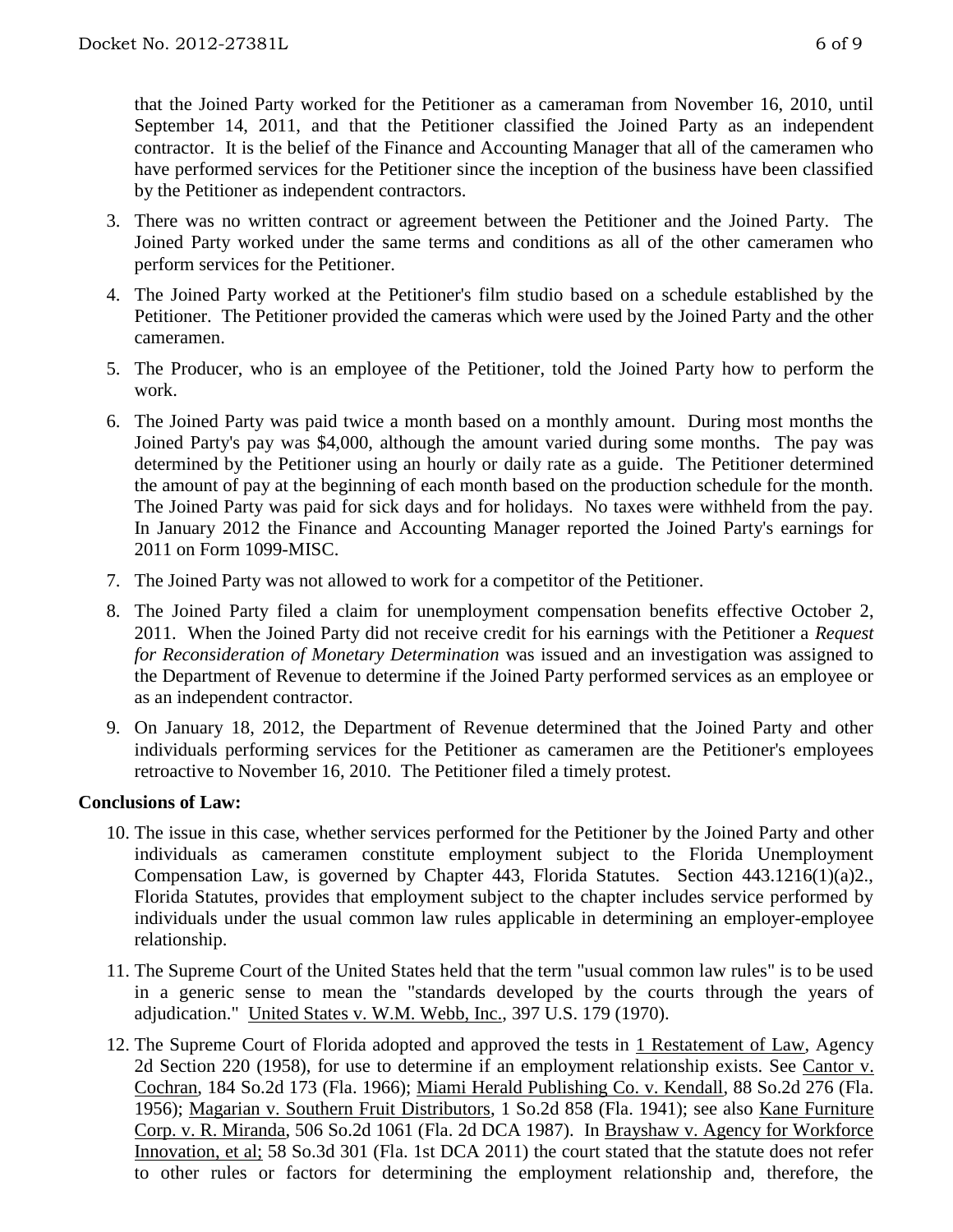Department is limited to applying only Florida common law in determining the nature of an employment relationship.

- 13. Restatement of Law is a publication, prepared under the auspices of the American Law Institute, which explains the meaning of the law with regard to various court rulings. The Restatement sets forth a nonexclusive list of factors that are to be considered when judging whether a relationship is an employment relationship or an independent contractor relationship.
- 14. 1 Restatement of Law, Agency 2d Section 220 (1958) provides:
	- (1) A servant is a person employed to perform services for another and who, in the performance of the services, is subject to the other's control or right of control.
	- (2) The following matters of fact, among others, are to be considered:
		- (a) the extent of control which, by the agreement, the business may exercise over the details of the work;
		- (b) whether or not the one employed is engaged in a distinct occupation or business;
		- (c) the kind of occupation, with reference to whether, in the locality, the work is usually done under the direction of the employer or by a specialist without supervision;
		- (d) the skill required in the particular occupation;
		- (e) whether the employer or the worker supplies the instrumentalities, tools, and the place of work for the person doing the work;
		- (f) the length of time for which the person is employed;
		- (g) the method of payment, whether by the time or by the job;
		- (h) whether or not the work is a part of the regular business of the employer;
		- (i) whether or not the parties believe they are creating the relation of master and servant;
		- (j) whether the principal is or is not in business.
- 15. Comments in the Restatement explain that the word "servant" does not exclusively connote manual labor, and the word "employee" has largely replaced "servant" in statutes dealing with various aspects of the working relationship between two parties.
- 16. In Department of Health and Rehabilitative Services v. Department of Labor & Employment Security, 472 So.2d 1284 (Fla. 1<sup>st</sup> DCA 1985) the court confirmed that the factors listed in the Restatement are the proper factors to be considered in determining whether an employer-employee relationship exists. However, in citing La Grande v. B&L Services, Inc., 432 So.2d 1364, 1366 (Fla.  $1<sup>st</sup> DCA$  1983), the court acknowledged that the question of whether a person is properly classified an employee or an independent contractor often can not be answered by reference to "hard and fast" rules, but rather must be addressed on a case-by-case basis.
- 17. There was no written agreement or contract between the Petitioner and the Joined Party. The Finance and Accounting Manager was not the individual who hired the Joined Party as a cameraman. Thus, no competent evidence has been provided concerning any verbal agreement. In Keith v. News & Sun Sentinel Co., 667 So.2d 167 (Fla. 1995) the Court held that in determining the status of a working relationship, the agreement between the parties should be examined if there is one. In providing guidance on how to proceed absent an express agreement the Court stated "In the event that there is no express agreement and the intent of the parties can not be otherwise determined, courts must resort to a fact specific analysis under the Restatement based on the actual practice of the parties."
- 18. The Petitioner's business is to produce movies and television shows. The Joined Party worked for the Petitioner as a cameraman and was told what to do by the producer, an employee of the Petitioner. The work performed by the Joined Party was not separate and distinct from the Petitioner's business but was a necessary and integral part of the Petitioner's business.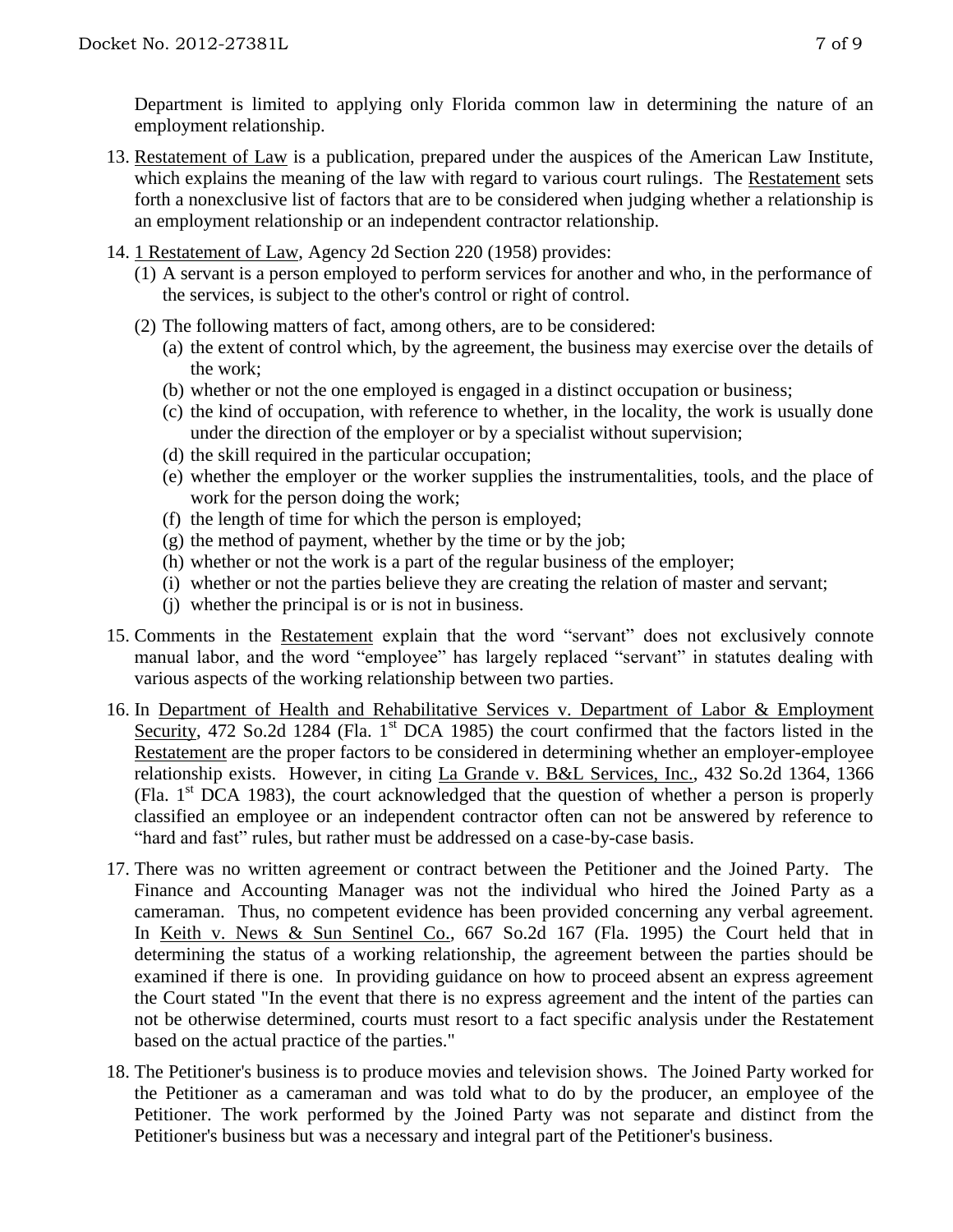- 19. The Petitioner provided the studio and the cameras. It was not shown that the Joined Party was required to provide anything which was necessary to perform the work. It was not shown that the Joined Party had any expenses in connection with the work. It was not shown that the Joined Party had any investment in a business or that the Joined Party performed services for others while working for the Petitioner.
- 20. The Joined Party performed services exclusively for the Petitioner from November 16, 2010, through September 14, 2011. That fact reveals a relationship of relative permanence.
- 21. The evidence reveals that the Joined Party was paid by time worked, using an hourly or daily rate as a guide, rather than by production or by the job. The fact that the Petitioner chose not to withhold payroll taxes from the pay does not, standing alone, establish an independent contractor relationship.
- 22. The evidence reveals that the Petitioner controlled what work was performed, when it was performed, where it was performed and how it was performed. In Adams v. Department of Labor and Employment Security, 458 So.2d 1161 (Fla. 1st DCA 1984), the Court held that if the person serving is merely subject to the control of the person being served as to the results to be obtained, he is an independent contractor. If the person serving is subject to the control of the person being served as to the means to be used, he is not an independent contractor. It is the right of control, not actual control or interference with the work which is significant in distinguishing between an independent contractor and a servant. The Court also determined that the Department had authority to make a determination applicable not only to the worker whose unemployment benefit application initiated the investigation, but to all similarly situated workers.
- 23. The Petitioner's witness, the Finance and Accounting Manager, testified that he had never met the Joined Party and that his testimony was based on what he had been told by the producer. Section 90.604, Florida Statutes, sets out the general requirement that a witness must have personal knowledge regarding the subject matter of his or her testimony. Information or evidence received from other people and not witnessed firsthand is hearsay. Hearsay evidence may be used for the purpose of supplementing or explaining other evidence, but it is not sufficient, in and of itself, to support a finding unless it would be admissible over objection in civil actions. Section 120.57(1)(c), Florida Statutes.
- 24. Rule 73B-10.035(7), Florida Administrative Code, provides that the burden of proof will be on the protesting party to establish by a preponderence of the evidence that the determination was in error.
- 25. The testimony and evidence presented by the Petitioner does not show that the determination of the Department of Revenue was in error.

**Recommendation:** It is recommended that the determination dated January 18, 2012, be AFFIRMED. Respectfully submitted on July 13, 2012.